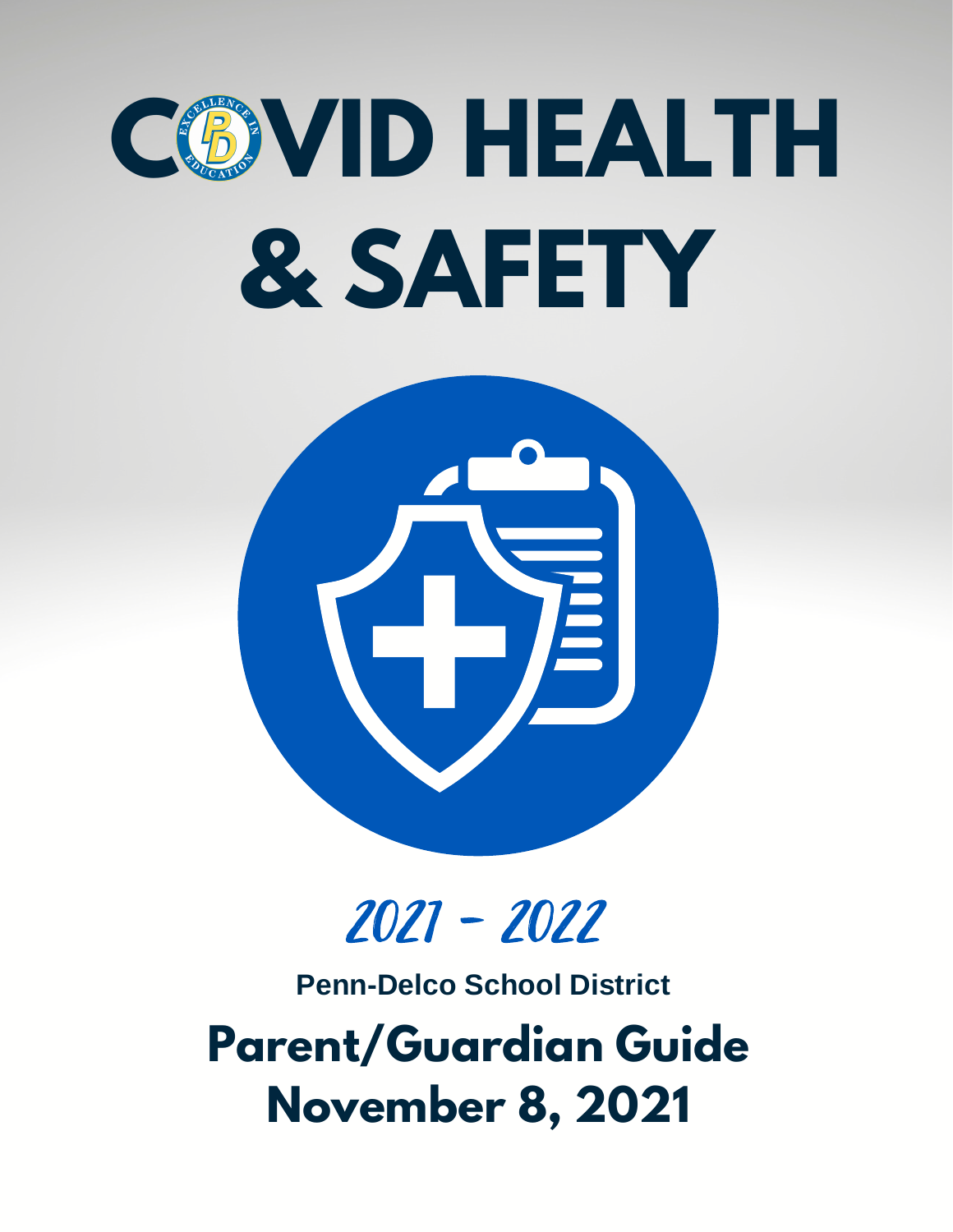![](_page_1_Picture_0.jpeg)

# **Guidance for Parents and Students\***

We are pleased to continue to have your students for in-person learning. Our goal in providing you with this guidance is to offer support to you and your family so your child may be prepared and ready for a different experience in their school building.

From daily health screenings at home, to mandatory masking, to washing and social distancing, you and your child will be asked to work with our administrators, teachers, and staff to create the safest environment possible for everyone to return to learn.

Please take the time to review these guidelines for returning to the classroom and then work with your child to learn, practice, and remember them.

Be assured that your child will also experience refreshers on health and safety guidance upon their return to school.

As always, thank you for your support as we follow health department and state mandates on safely returning to school. If you have any questions or concerns, please reach out to your building principals as we finally open our doors to students.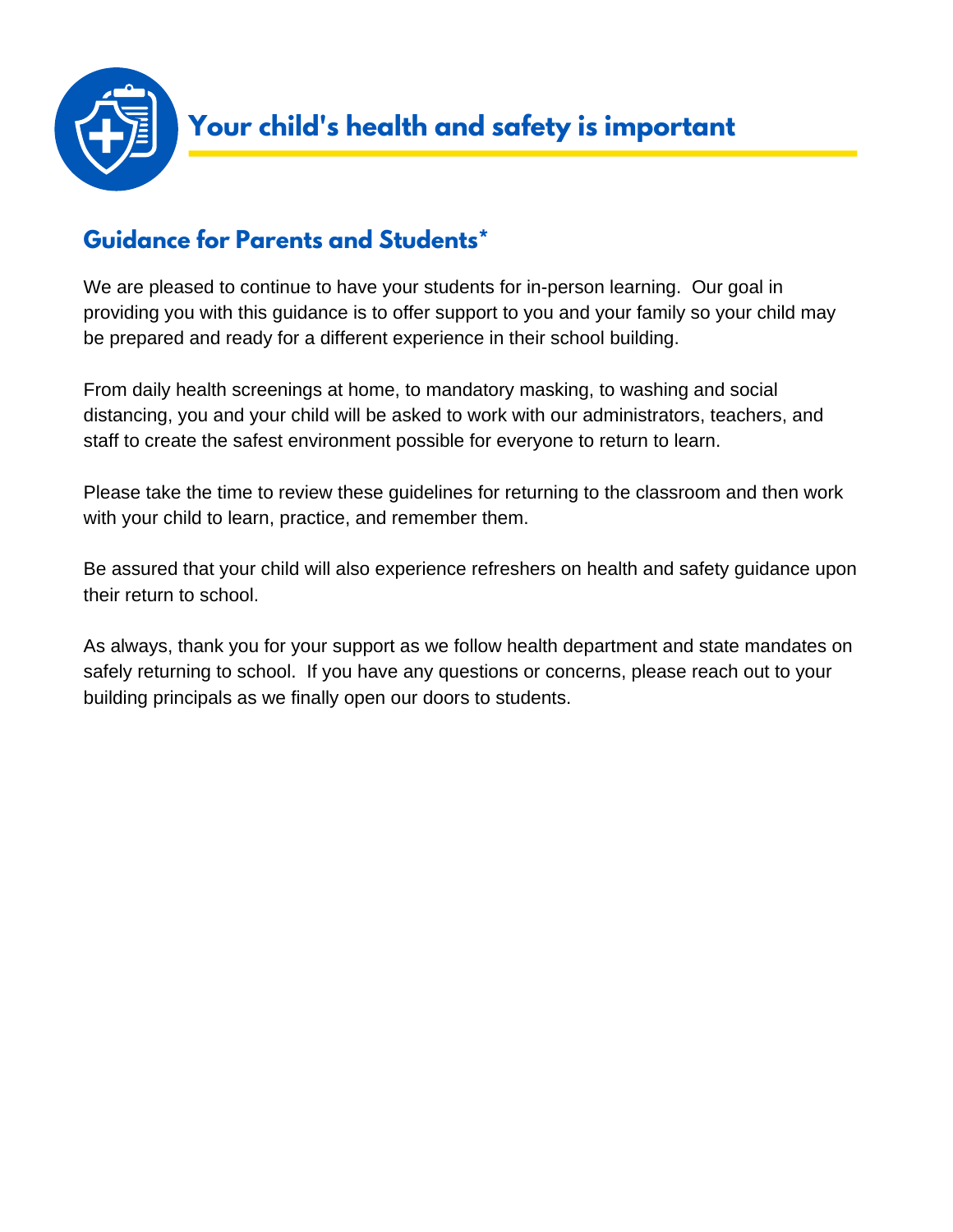![](_page_2_Picture_0.jpeg)

Penn-Delco School District students must conduct the following screening before entering a school or school district building.

![](_page_2_Figure_3.jpeg)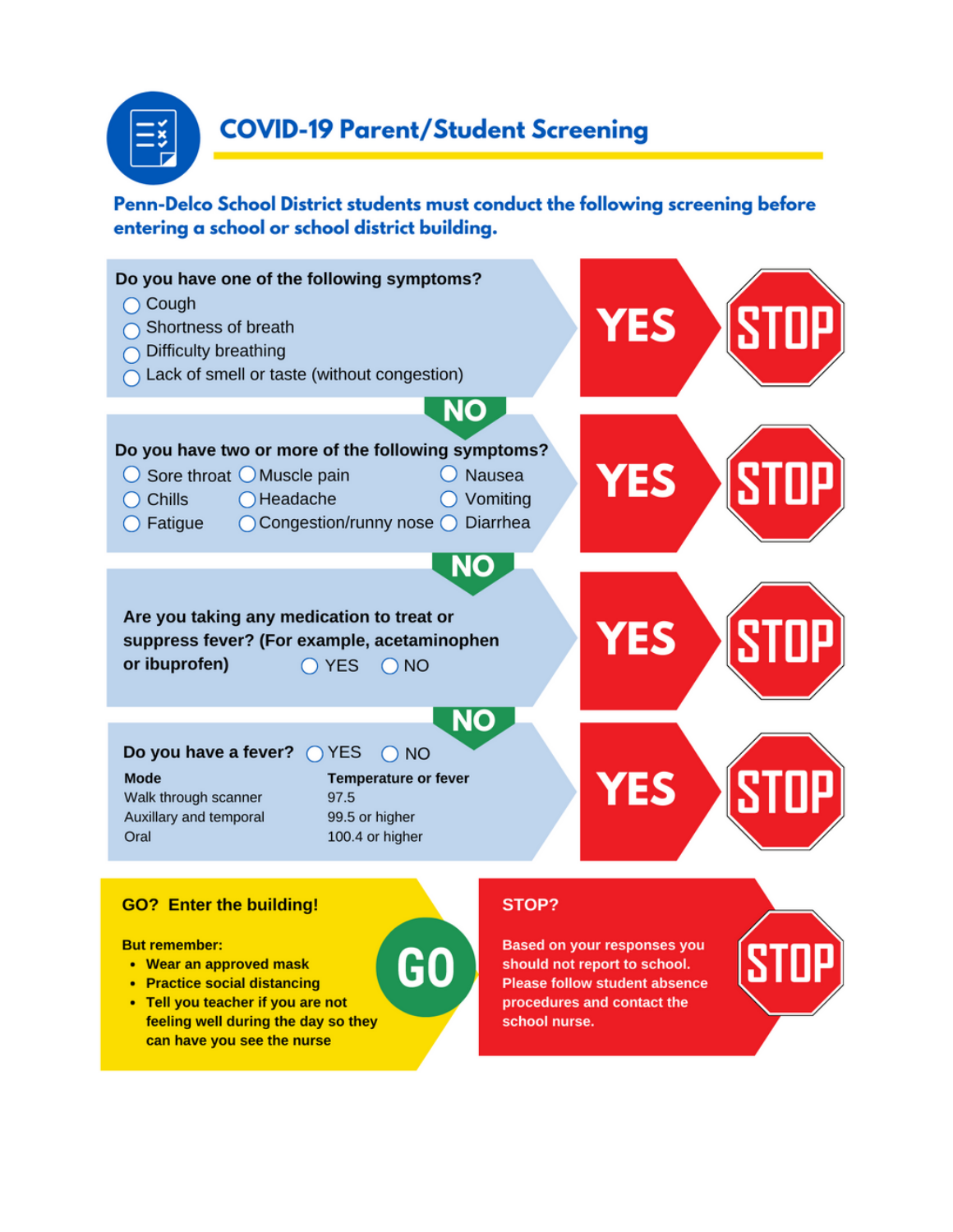![](_page_3_Picture_0.jpeg)

# **If a STUDENT becomes ill with COVID-19 symptoms or tests positive**

Monitoring your child's health every day is one of the most important things you can do to prevent the spread of the Coronavirus. Please follow these protocols for the monitoring of your child's health.

#### **Prior to arrival at school:**

- Review the health screener with your child and take their temperature.
- If student responses result in STOP to any of the COVID-19 screening questions or has had known direct exposure, student should stay home and contact their physician and the school nurse.
- Follow absentee guidelines for your school building.

#### **If a student presents with COVID-19 symptoms while at school:**

- The teacher will contact the nurse and the student will be sent to the nurses office.
- Nurse will immediately separate individuals with COVID-19 symptoms into the designated isolation area in the nurse's suite.
	- Face coverings are required for individuals sent to the isolation room if medically possible.
	- $\circ$  Staff assisting individuals in the isolation area must wear mask, eye protection, gloves, and gowns
- The nurse may contact the parent/guardian for permission to administer the free BinaxNOW rapid test. If the student tested receives an unexpected result (meaning they are symptomatic but receive a negative result, or they are asymptomatic and receive a positive result) they may be referred for another more sensitive test, such as a PCR. Referrals for additional testing will be communicated promptly to the parent.\*
- Any person testing positive will be sent home with parent/guardian with a referral to their healthcare provider. Parent/Guardian are to follow the PDSD Health and Safety Plan guidelines.
- If your child does not pass the home screening test before school, **do not send them to school.** Contact your physician and the school nurse immediately.
- School nurses may contact PADOH staff for further guidance if a parent/guardian/caregiver notifies the school of potential exposure by a student, staff member, or school visitor.

*\*No student will be tested by the District without formal permission by a parent.*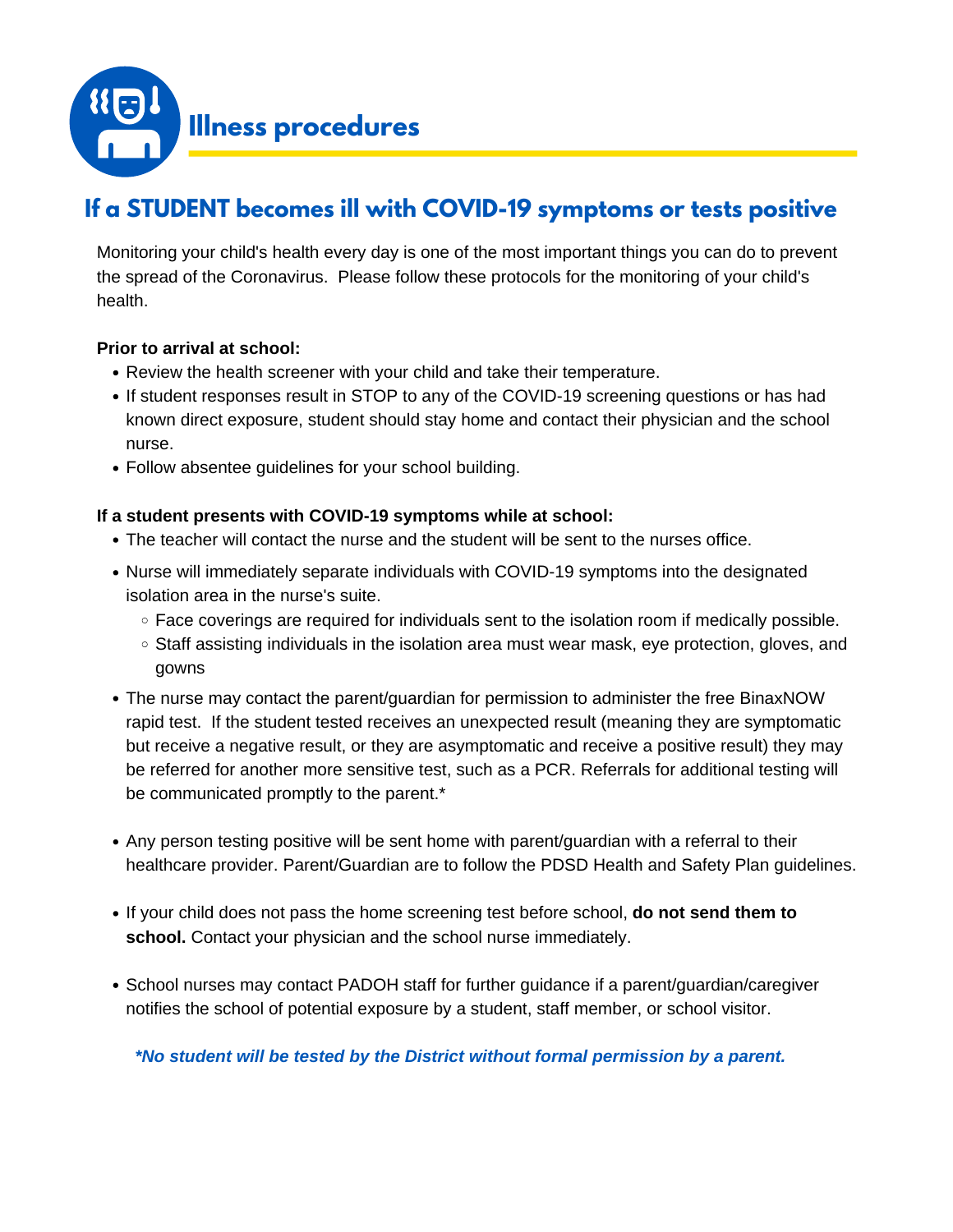![](_page_4_Picture_0.jpeg)

# **If a STUDENT becomes ill with COVID-19 symptoms or tests positive (continued)**

- If a confirmed COVID-19 case, PADOH and/or the school nurse will contact the individual, or parent/guardian and school entity to provide guidance and recommendation, including isolation for the case and quarantine for close contacts unless eligible for the Test-to-Stay program.The building does not need to be evacuated.
- **If a student is identified as a close contact and vaccinated:**
	- Student should report the close contact exposure to the school nurse regardless of vaccination status.
	- $\circ$  If a student has no symptoms, they should get tested 5-7 days after their exposure. They should wear a mask indoors in public for 14 days following exposure or until their test results are negative. They can continue to report to school. Test results should be submitted to the school nurse.
	- $\circ$  If a student has symptoms, they should get a COVID-19 test and not report to school until the test results are known. If the test result is positive, isolate for 10 days from the time the symptoms first appeared. Once they are fever free for 24 hours and symptoms have improved after the 10 day isolation period, they can return to school.

#### **If a student is identified as a close contact and unvaccinated:**

- The student should report the close contact exposure to the school nurse, regardless of vaccination status. Students should not return to school until directed to do so by the school nurse.
- $\circ$  If a student is identified as a close contact in school, the student may be referred to the Test-to-Stay program. More [information](https://www.pdsd.org/test2stay) **on the [Test-to-Stay](https://www.pdsd.org/test2stay) program is on the PDSD website.**
- $\circ$  If a student has symptoms, they should be tested for COVID-19. If positive, the student should isolate for 10 days from the time the symptoms first appeared. Once they are fever free for 24 hours and symptoms have improved without feverreducing medication after 10 days, the student can return to school.
- $\circ$  If a student does not have symptoms, they should be tested 5-7 days after their exposure. They can return to school with a negative test after day 7. They should wear a mask indoors and outdoors and in public for 14 days following exposure or until their test result is negative.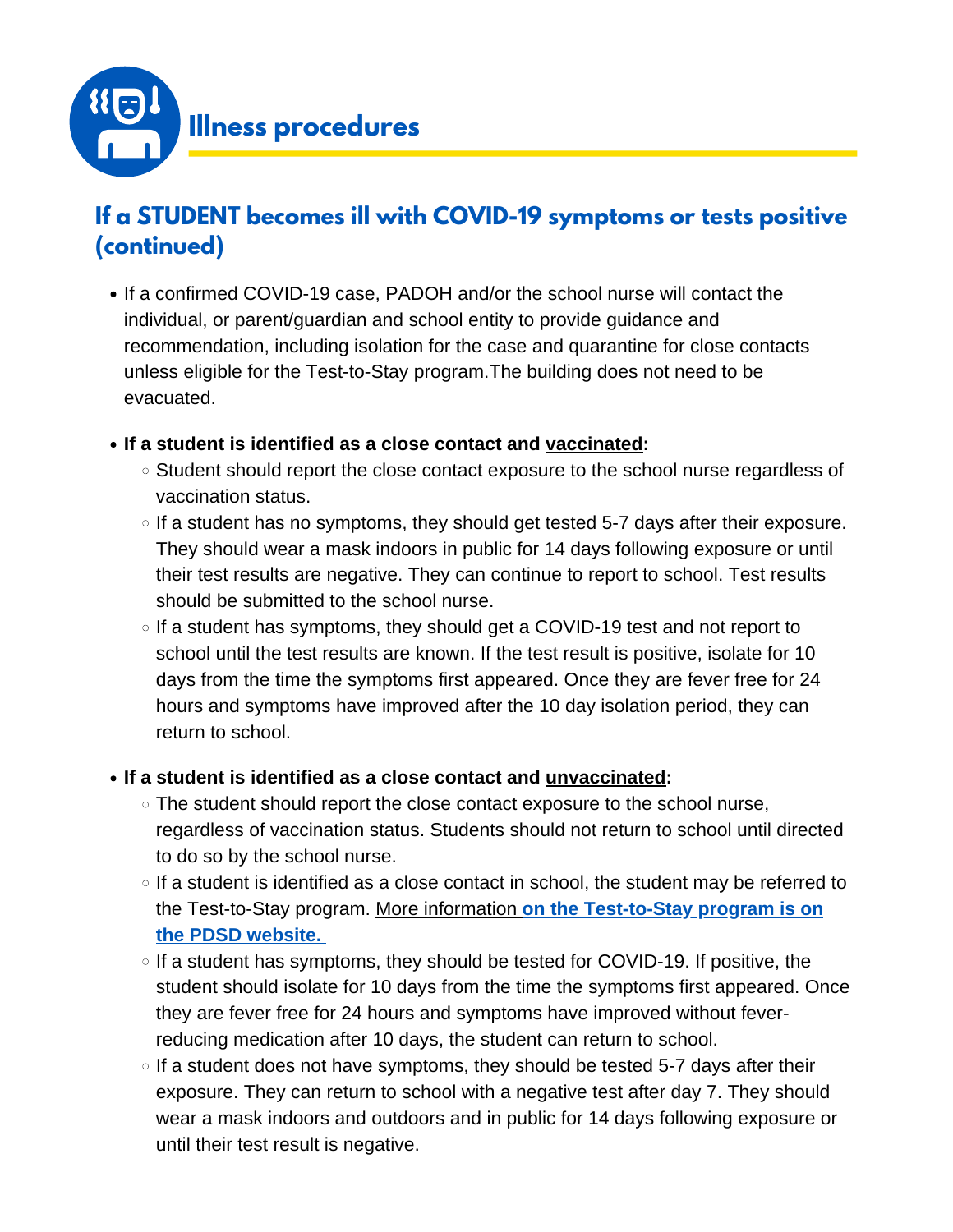![](_page_5_Picture_0.jpeg)

# **If a STUDENT becomes ill with COVID-19 symptoms or tests positive (continued)**

- If someone who has had COVID-19 illness within the previous 3 months, has recovered and remains without COVID-19 symptoms, they do not need to quarantine and can continue to report to school. Students will need to provide proof of a positive test result to the school nurse that reflects a positive test result within no more than 90 days prior to the COVID-19 exposure.
- Once a student leaves the school premises, the custodian will be notified to thoroughly clean and disinfect the isolation area before reuse.
- The nurse will follow guidelines for proper use and disposal of personal protective equipment after treating students with COVID-19 symptoms.
- Students/Guardians are to follow the district attendance policy guidelines.
	- If presenting with COVID-19 symptoms, regular attendance policies will be followed. Additional documentation may be required such as a doctor's note or documentation from the Pennsylvania Department of Health (PADOH).
	- If student has not been advised to quarantine prior to returning to school, the screening process must be followed and result in a GO.

More details on contact tracing, isolation, close contacts and quarantining can be found in the Parent Q & A.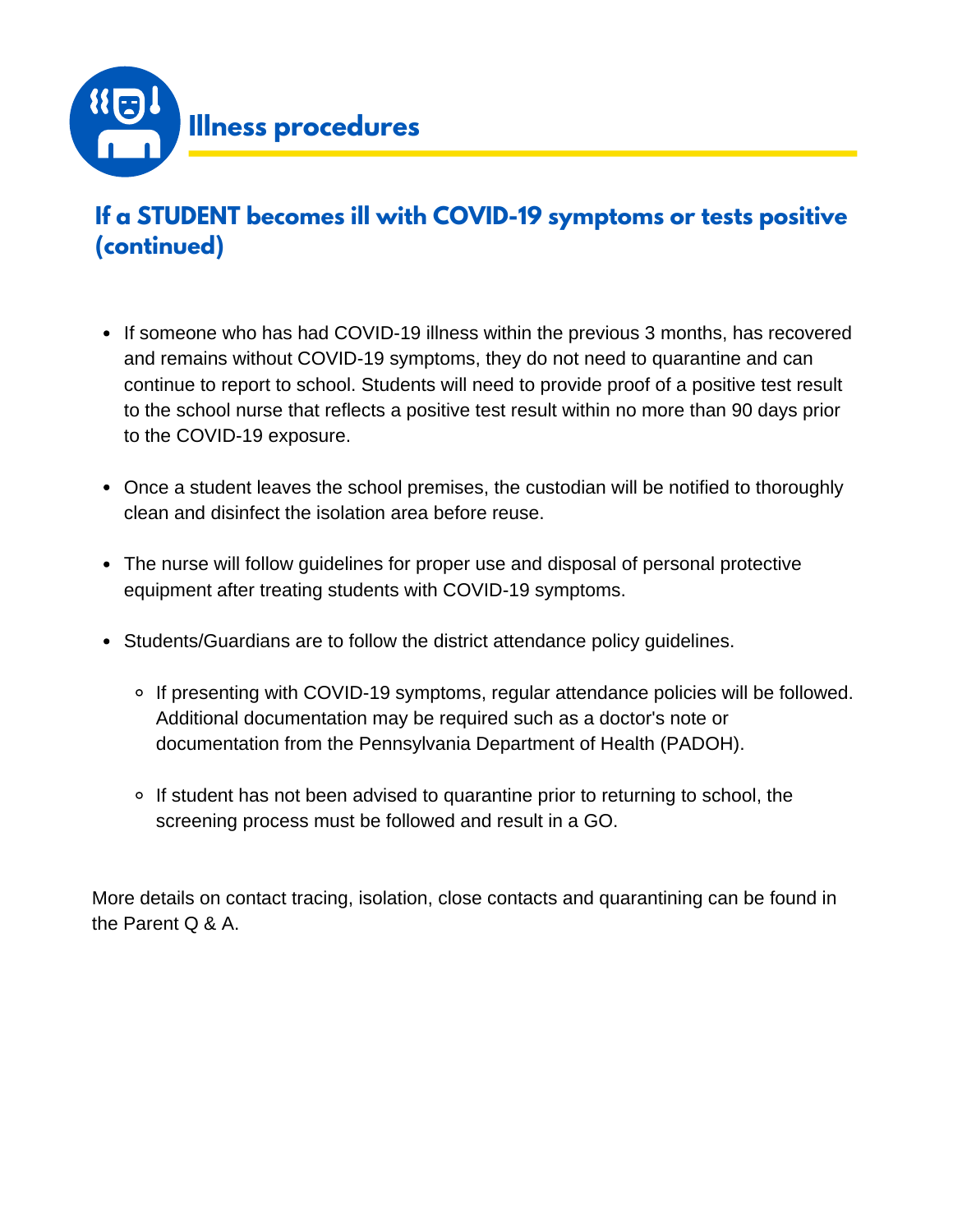![](_page_6_Picture_0.jpeg)

- Desks will be spaced 3 feet to the greatest extent feasible. The CDC recommends when it is not possible to maintain a physical distance of at least 3 feet it is especially important to layer multiple other strategies. The school district will continue to maximize physical distancing wherever possible.
- Non-classroom spaces will be maximized to increase physical distancing.
- Activities will be limited in classrooms and other spaces that do not support physical distancing.
- Six (6) feet of physical distancing will apply in the offices and staff lounges and during staff meetings.
- The distance between the teacher and other staff and student desks will remain at 6 feet to the greatest extent possible.
- Large gatherings, events, and extracurricular activities will be limited to those that can meet guidelines for social distancing. Virtual meetings will be utilized as often as possible to include but not limited to PTL, IEP/GIEP, 504 meetings etc.
- Cafeteria will be set up with 6 feet distancing where feasible not to be less that 3 feet between students.
- Arrival and dismissal will be adjusted to accommodate social distancing. Refer to your student handbooks for specific school information.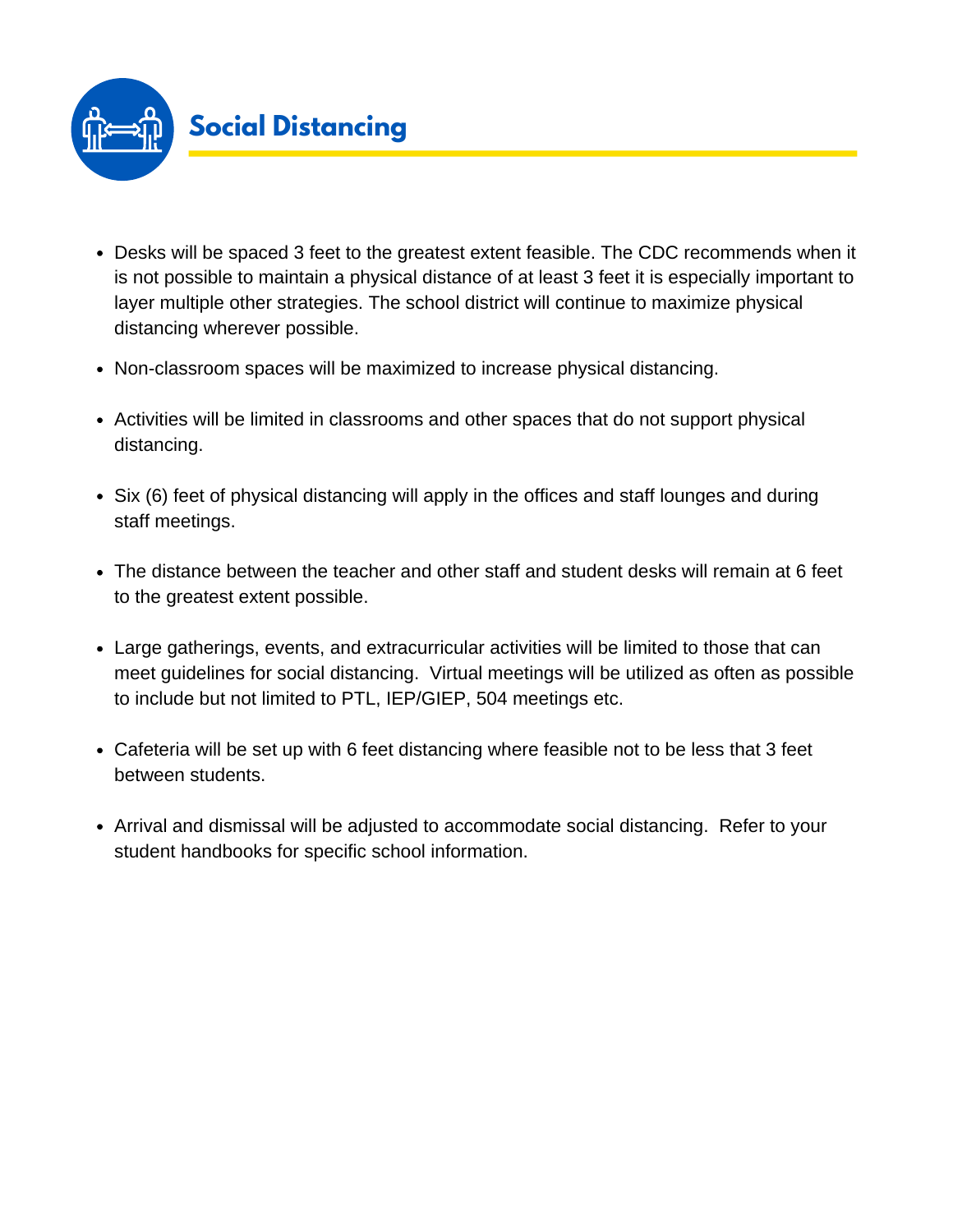![](_page_7_Picture_0.jpeg)

**Students and staff in grades K - 12 and all other employees will be required to wear face masks in accordance with the CDC, PADOH guidelines and the Governors order.**

According to the CDC, when worn properly, *wearing a mask helps reduce the spread of the coronavirus by reducing droplet transmission between people*. As a reminder, face masks do not replace the need to maintain social distancing, frequent hand washing, and our rigorous cleaning and disinfecting routines.

- Exceptions to mask requirements will be made if wearing a mask is not possible due to medical conditions, disability impact, or other health or safety factors.\*
- Only in rare administratively approved cases would a face shield be an acceptable substitution for a mask. Face shields will be a viable alternative to masks for those with medical, behavioral or other conditions precluding them from wearing masks. *See procedures for Mask Exemptions*.
- All staff and students K 12 will be required to wear masks when riding on Districtprovided transportation.
- Acceptable masks include disposable surgical masks, cloth masks purchased or made from household items, and gaiters. Clothing and household items (t-shirts, sweatshirts, or towels) are **not acceptable** in original form for use as masks on District grounds.

\*Any student who cannot wear a mask or face shield due to a medical condition, including those with respiratory issues that impede breathing, a mental health condition, or disability, and students who would be unable to remove a mask without assistance, **will require appropriate medical documentation.** See Mask Exemption Procedure.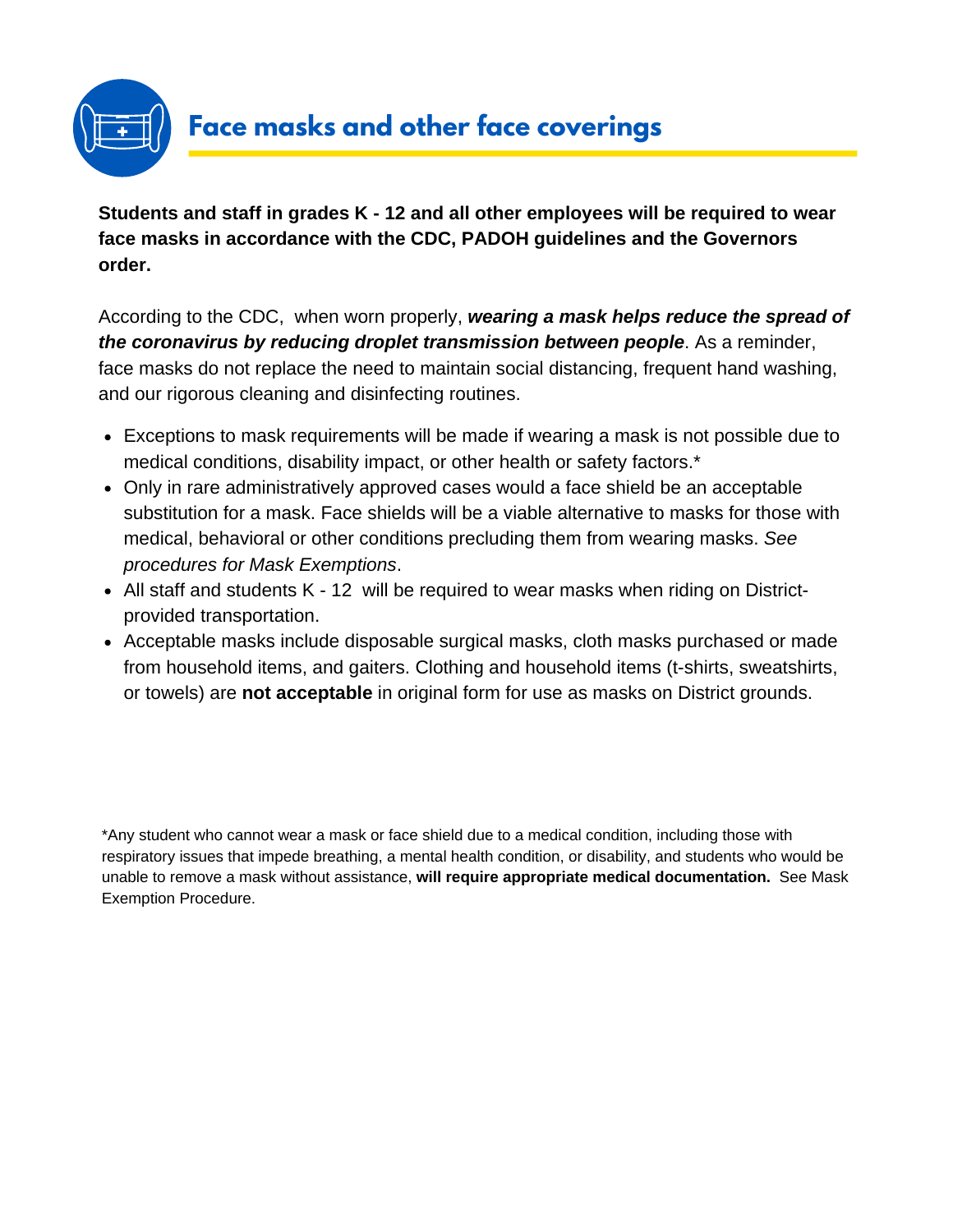# **Approved face masks**

A mask is defined as a covering of the nose and mouth that is secured with straps that loop over the ears or tie around the back of the head. Acceptable masks may be factory-made, sewn by hand or machine, or created by using materials cut or constructed from household or clothing items like scarves, t-shirts, sweatshirts, or towels. These clothing items in their original forms are not themselves acceptable face coverings for use in District facilities and are not acceptable substitutes for the four types of face coverings approved for use on school district premises.

Please follow the guidance in this document for applying, removing, and cleaning the four types of masks approved for school district students. Plexiglass shields are approved as extra protection to be worn in addition to a mask. Hand hygiene should be performed before and after applying and removing a mask.

# **General guidance**

- Students may wear personal, clean, well-maintained masks appropriate for the school environment that meet one of the approved face mask types identified in the chart in this document.
- Students must wear a face mask at all times in hallways, classrooms, public spaces, on buses and in other common areas across the district.
- Students should remain mindful not to unnecessarily touch masks except for removal for meals.
- Updated guidance from the CDC on wearing gaiters says: *wear a gaiter with two layers, or fold it to make two layers.*
- Students will be permitted to remove face masks only when eating or drinking when:
	- $\circ$  Masks are removed, they must be placed below the chin, in a pocket, in their purse/book bag or on the lap. Placing it in a baggie is optimal.
	- $\circ$  Masks should not be placed on tabletops or other communal surfaces.
- Students should put their mask back on immediately after finishing eating.

\*Any student who cannot wear a mask or face shield due to a medical condition, including those with respiratory issues that impede breathing, a mental health condition, or disability, and students who would be unable to remove a mask without assistance, **will require appropriate medical documentation.** See Mask Exemption Procedure.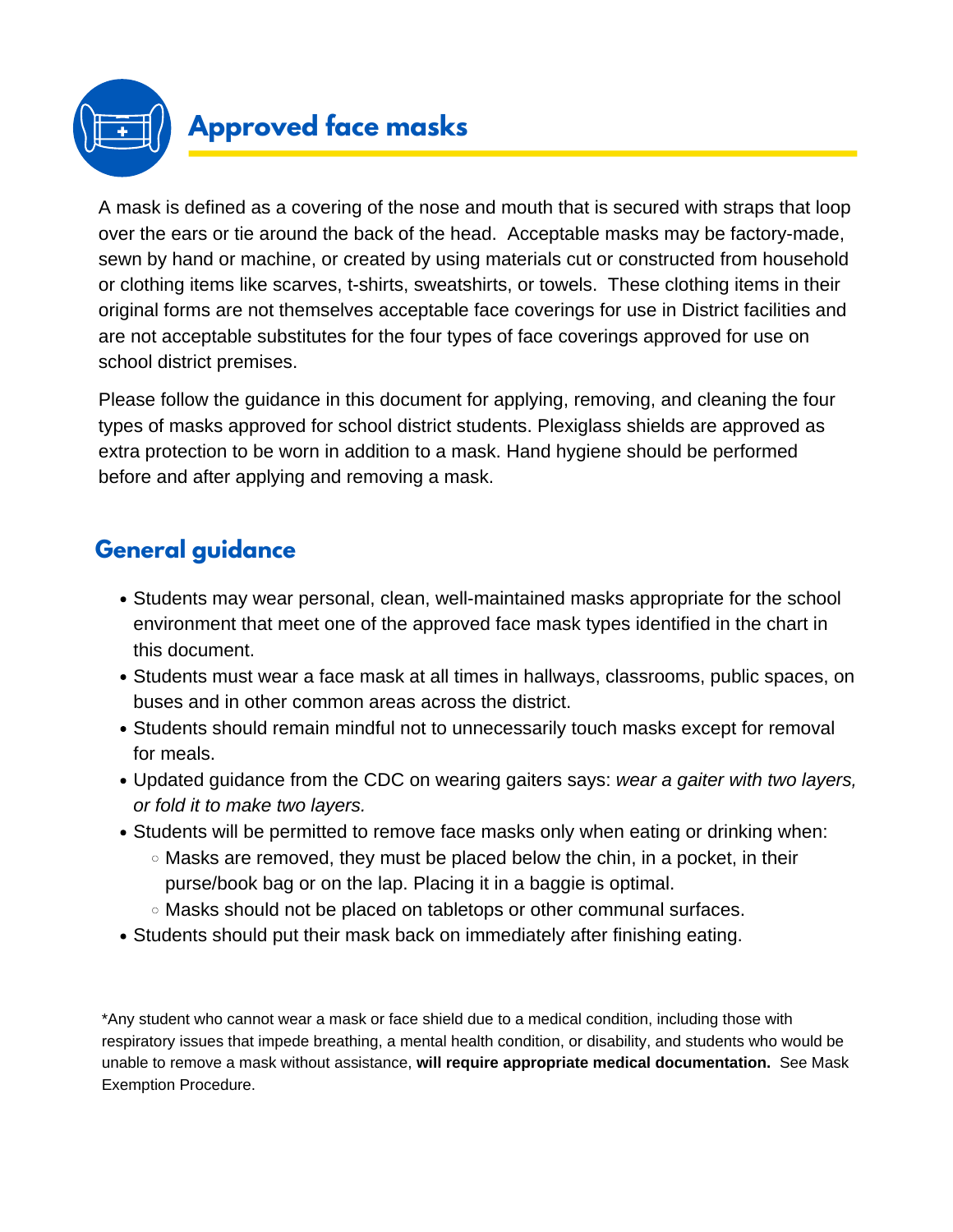![](_page_9_Figure_0.jpeg)

![](_page_9_Figure_1.jpeg)

**the foam rests on**

**process**

**left uncovered.**

**forehead. Ensure the shield covers the front and sides of the face and no areas are** **cracked or damaged.**

**Carefully wipe the inside, followed by the outside of the face shield with a disinfectant wipe.**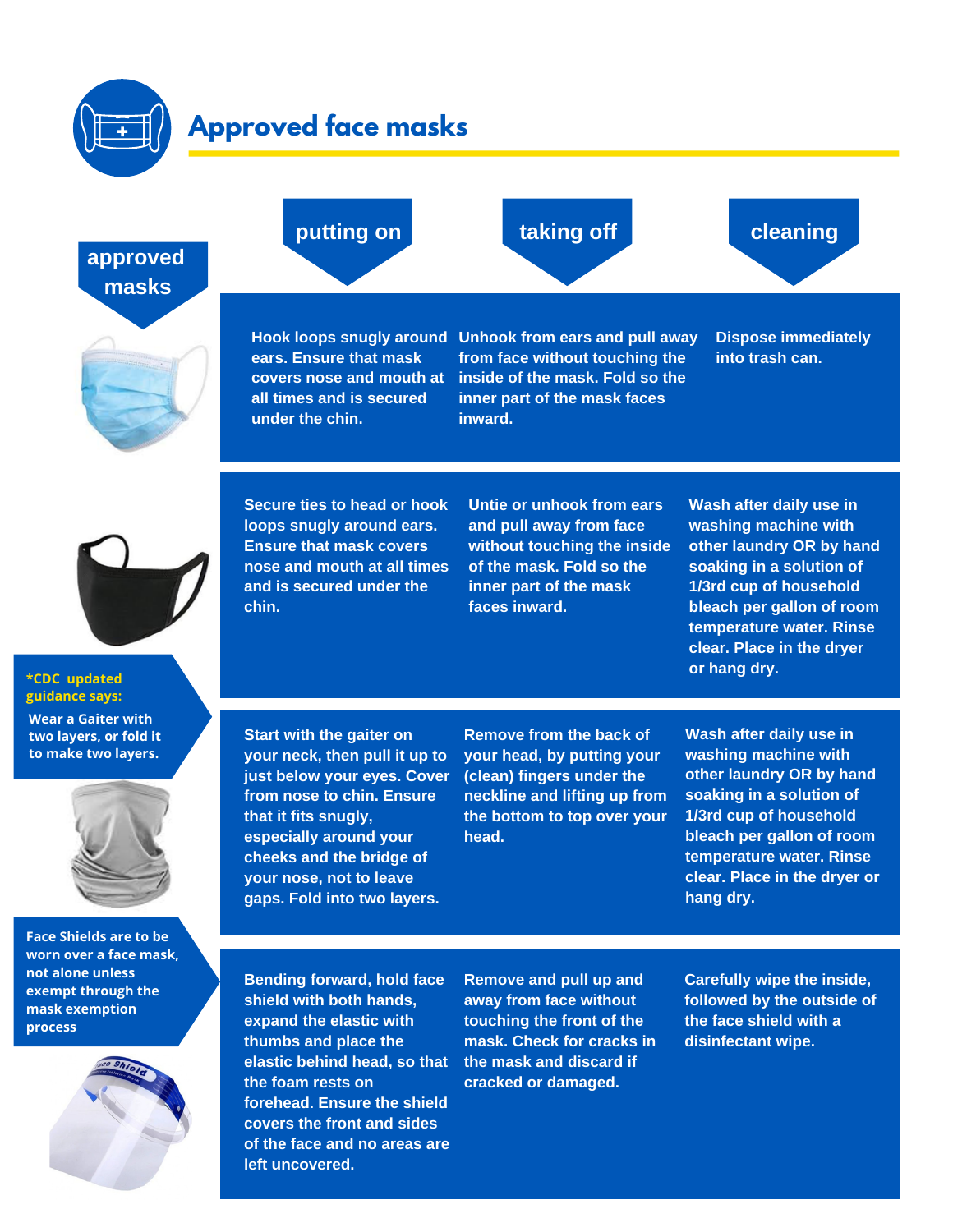![](_page_10_Picture_0.jpeg)

# **Masks are required**

As per the current Pennsylvania Department of Health (PADOH) guidelines, CDC and Governor's executive order, **students are required to wear a mask while in school buildings, play grounds and riding district transportation.** Masks are not required outdoors but recommended in crowded areas.

The district has outlined a process for parents to follow if they believe their child meets *medical criteria* to be exempt from wearing the required mask. The CDC has outlined medical exemptions to the required mask wearing. If you believe your child has a medical condition that precludes them from wearing a mask, **a note from a medical professional (MD) should be submitted to the building principal.**

Your building principal will forward this information to the school nurse. The school nurse will meet with the principal, IEP team, or 504 team and determine if the request will be honored and if a face shield will be a suitable alternative or if further clarification from a medical professional is necessary. Parents will be informed in writing of the team's decision.

If a parent feels their child needs an exemption from **all face covering PPE's, those requests should be directed to the Director of Pupil Services and Special Education.**

Students with complex educational needs and/or are unable to remove the mask without assistance, and/or the cognitive ability to understand the use and purpose of the mask, may wear a face shield. If you believe your child is not able to wear a mask or a face shield, an IEP/504 team meeting will be convened to discuss and plan accordingly for your child.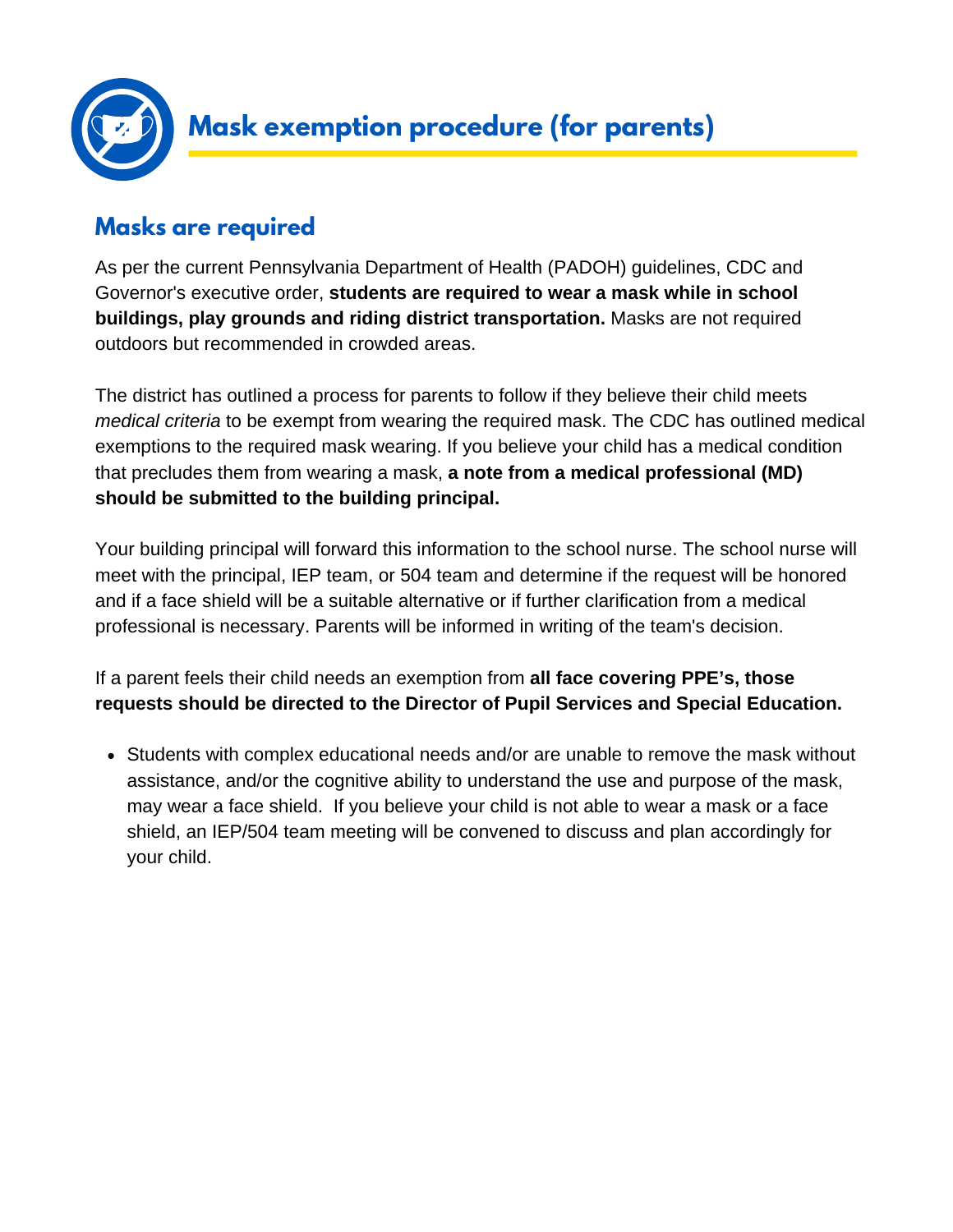![](_page_11_Picture_0.jpeg)

### **General guidance**

- When hand washing, individuals should use soap and water to wash all surfaces of their hands for at least 20 seconds, wait for visible lather, rinse thoroughly, and dry.
- Signs are hung at the entrance to buildings, in the bathrooms, by all sinks, outside the cafeteria, front office and outside the gym, mailroom, guidance suite, faculty room, pool area, locker room, etc.
- Staff will review handwashing expectations at the beginning of the day, before lunch and after lunch.
- Hand sanitizer will be available in common areas, hallways, classrooms, or in all three, where sinks for handwashing are not available.
- Adequate supplies of sanitizer and cleaning supplies will be available to support healthy hygiene behaviors.
- Students are encouraged to bring in their own personal hygiene supplies.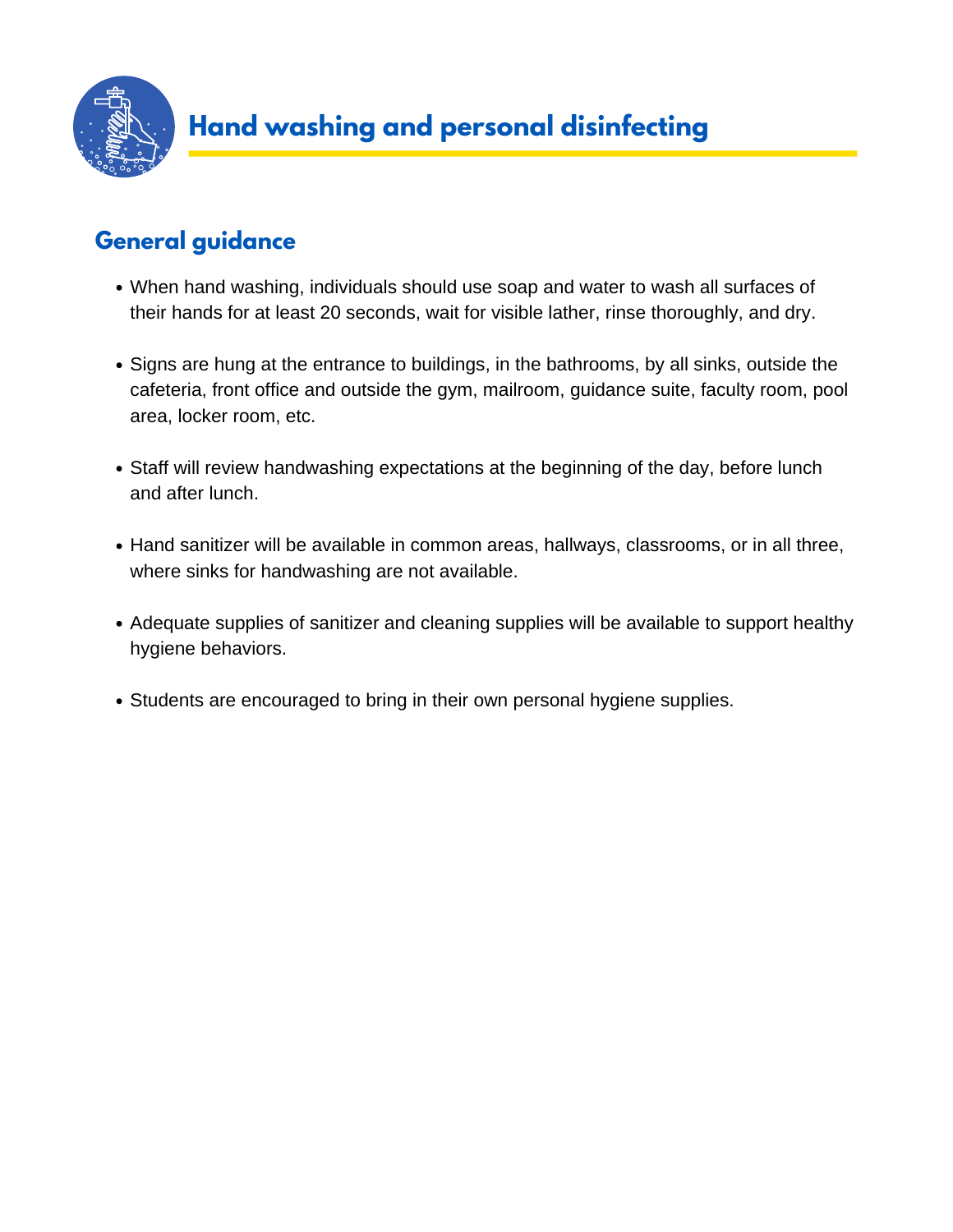![](_page_12_Picture_0.jpeg)

The Director of Facilities and Custodial Supervisor are responsible for ensuring an adequate amount of cleaning and disinfectant supplies are on hand at each site. They will monitor the custodial activities that are required to occur.

- Cleaning and disinfecting will occur on frequently touched surfaces and objects within the school and on school buses at least daily, including (but not limited to) door handles, light switches where applicable, handrails, restrooms, sink handles, under hand dryers, elevator buttons, and drinking fountain/bottle fills. Door stops are being provided to reduce touch points such as door handles.
- All drinking fountains will be closed and mouth pieces covered, including elementary classrooms. Bottle fillers will be in use where applicable.
- Parents are encouraged to send water bottles with their students.
- Playground equipment will be washed weekly and disinfected on a regular basis.
- Cleaning materials will be provided to each classroom district wide to allow for more frequent cleaning of high touch areas in the classrooms during the school day.
- Nurses Suite isolation areas have been designated in each school building.
- Hand sanitizer stations will be accessible throughout the buildings. Elementary classroom sinks will be available for hand washing.